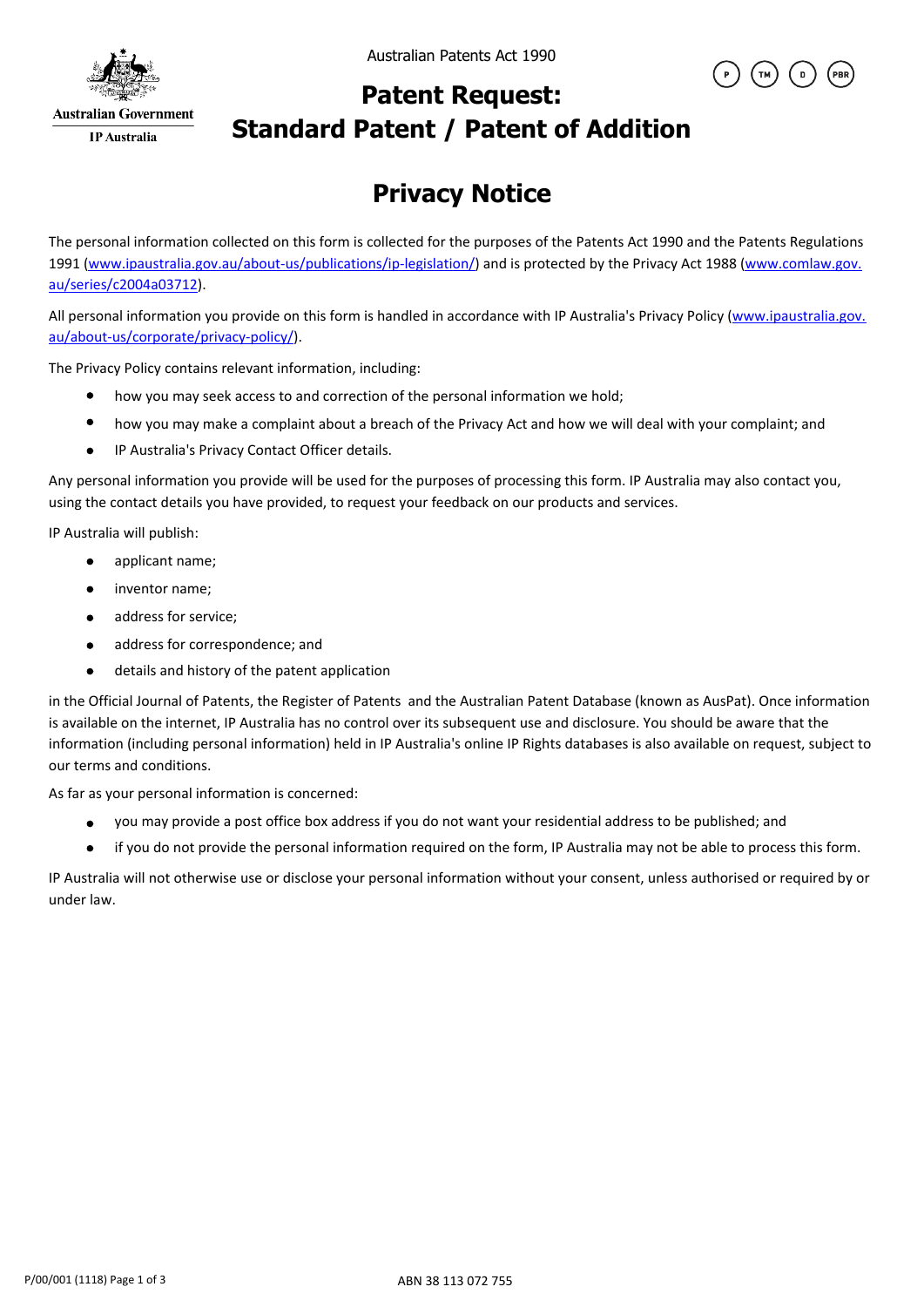

**IP** Australia



### **Patent Request: Standard Patent / Patent of Addition**

|                                | <b>Personal Details of Applicant(s)</b>                                                                 |     |  |  |  |              |                    |                  | (* denotes mandatory fields) |  |
|--------------------------------|---------------------------------------------------------------------------------------------------------|-----|--|--|--|--------------|--------------------|------------------|------------------------------|--|
| *Name                          | ACN/ARBN/ABN                                                                                            |     |  |  |  |              |                    |                  |                              |  |
| *Address<br>(can be a          |                                                                                                         |     |  |  |  |              |                    |                  |                              |  |
| PO Box)                        | Country (if not Australia)                                                                              |     |  |  |  | <b>State</b> |                    |                  | Postcode                     |  |
| 2nd Applicant<br>(if required) | ACN/ARBN/ABN                                                                                            |     |  |  |  |              |                    |                  |                              |  |
| Address<br>(can be a           |                                                                                                         |     |  |  |  |              |                    |                  |                              |  |
| PO Box)                        | Country (if not Australia)                                                                              |     |  |  |  | State        |                    |                  | Postcode                     |  |
|                                | Address for Service of documents in Australia or New Zealand (can be a PO Box)                          |     |  |  |  |              |                    |                  |                              |  |
| *Address                       |                                                                                                         |     |  |  |  |              |                    |                  |                              |  |
|                                | Country<br>Australia                                                                                    |     |  |  |  | *State       |                    |                  | *Postcode                    |  |
|                                | <b>Correspondence Address</b> (if different from the above)                                             |     |  |  |  |              |                    |                  |                              |  |
| Address                        |                                                                                                         |     |  |  |  |              |                    |                  |                              |  |
|                                | Country (if not Australia)                                                                              |     |  |  |  | State        |                    |                  | Postcode                     |  |
|                                | Agent Details (only complete if you are being represented by an Agent authorised to act on your behalf) |     |  |  |  |              |                    |                  |                              |  |
| Name                           |                                                                                                         |     |  |  |  |              |                    |                  |                              |  |
| Address                        |                                                                                                         |     |  |  |  |              |                    |                  |                              |  |
|                                | Country (if not Australia)                                                                              |     |  |  |  | State        |                    |                  | Postcode                     |  |
|                                | Additional Contact Details (your details or the details of your Agent)                                  |     |  |  |  |              |                    |                  |                              |  |
| Telephone                      |                                                                                                         | Fax |  |  |  |              |                    | Mobile<br>Number |                              |  |
| Email<br>Address               |                                                                                                         |     |  |  |  |              | Customer<br>Number |                  |                              |  |

**By completing this form you consent to your personal information being handled in accordance with the Privacy Notice on page 1 of this form and the IP Australia Privacy Policy.** 

**IP Australia publishes address details in our online databases and bulk data products. Please provide a post office box if you do not want your residential address to be published.**